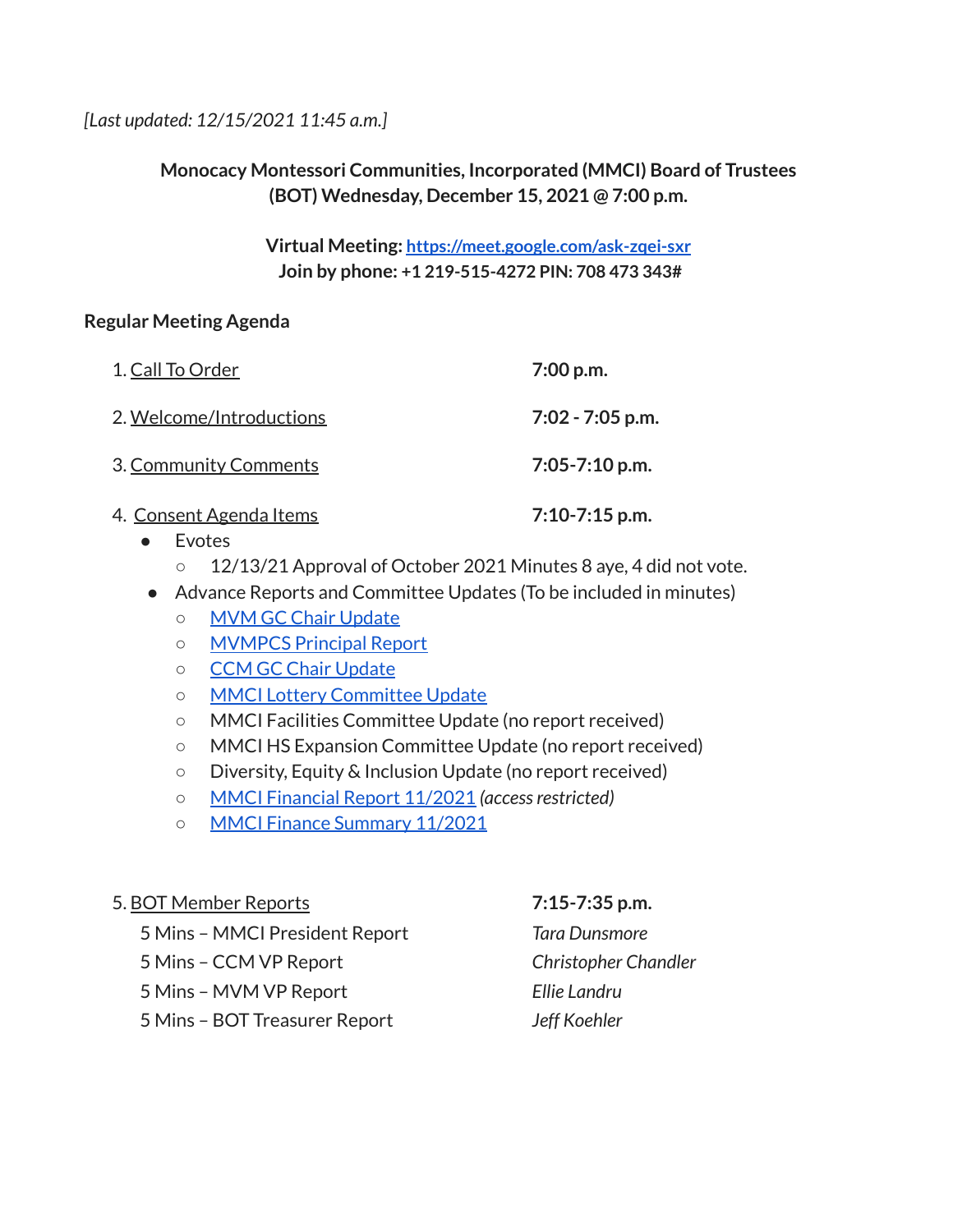2 Mins - CCM Principal update *Marilyn Horan*

2 Mins - MVM Principal update *Amy Dorman*

10 Mins - Facilities update *Molly Carlson/Ellie Landru*

- *● CCM Update (5 Min)*
- *● MVM Update (5 Min)*

5 Min - Committee Updates

# 6. Old Business: Action Items/Follow-up **7:54-8:00 p.m.**

- **● Action Item:** Annual Fundraising Calendars and plans (Carrie Jean Rathmell/Tori McCarthy)
- **Followup:** MMCI Staffing Discussion

# 7. New Business: Discussion and votes **8:00- 9:00 p.m.**

- *●* **Discussion/Vote:** Approve additional \$5000 for McCurdy, Dean & Graditor Attorneys for continued negotiations and zoning work on behalf of both schools (Tara Dunsmore)
- **Discussion/Vote**: Approve up to \$1500 for attorney (John Garza) to begin negotiations with the MVM landlord for the lease renewal. (Ellie Landru)

**Closed Session: (15 minutes)** Maryland Open Meetings Act reasons for closing the meeting: to consider the acquisition of real property for a public purpose and matters directly related thereto.

- **Discussion:** Review Project Management and Financial Services quotes for facilities acquisitions (Molly Carlson/Ellie Landru)
- **Discussion/Vote:** [Amended MVM charter expansion request](https://docs.google.com/document/u/0/d/1Ri90gERv9SRF6i7yDDwW7g5ZYWcN4fSV1gqG4hJItto/edit) with updated [timeline](https://docs.google.com/document/u/0/d/1Ri90gERv9SRF6i7yDDwW7g5ZYWcN4fSV1gqG4hJItto/edit) (Tara Dunsmore)
- **● Discussion/Vote:** Updated Lottery policy (Tara Dunsmore)
	- [Summary](https://docs.google.com/document/d/1bZZ9ir3LSsmPEn1tg2qTM6j-SMMYvaE9FvkP-2GJGxk/edit?usp=sharing) of Changes
	- Full lottery policy with [proposed](https://docs.google.com/document/d/19RbWmfO87OxtErTXg6PXyHcvsiiuxvNdPHd7j0GFTgA/edit?usp=sharing) changes
- **Discussion**: Grants/Grant Writer options (Tara Dunsmore)

## Announcements:

1. Upcoming MMCI Business Meetings (usually held at 7PM the FINAL Wednesday of each month): *meetings will be virtual until further notice*

- January 26, 2022
- February 23, 2022

5. Updates **7:35-7:54 p.m.**